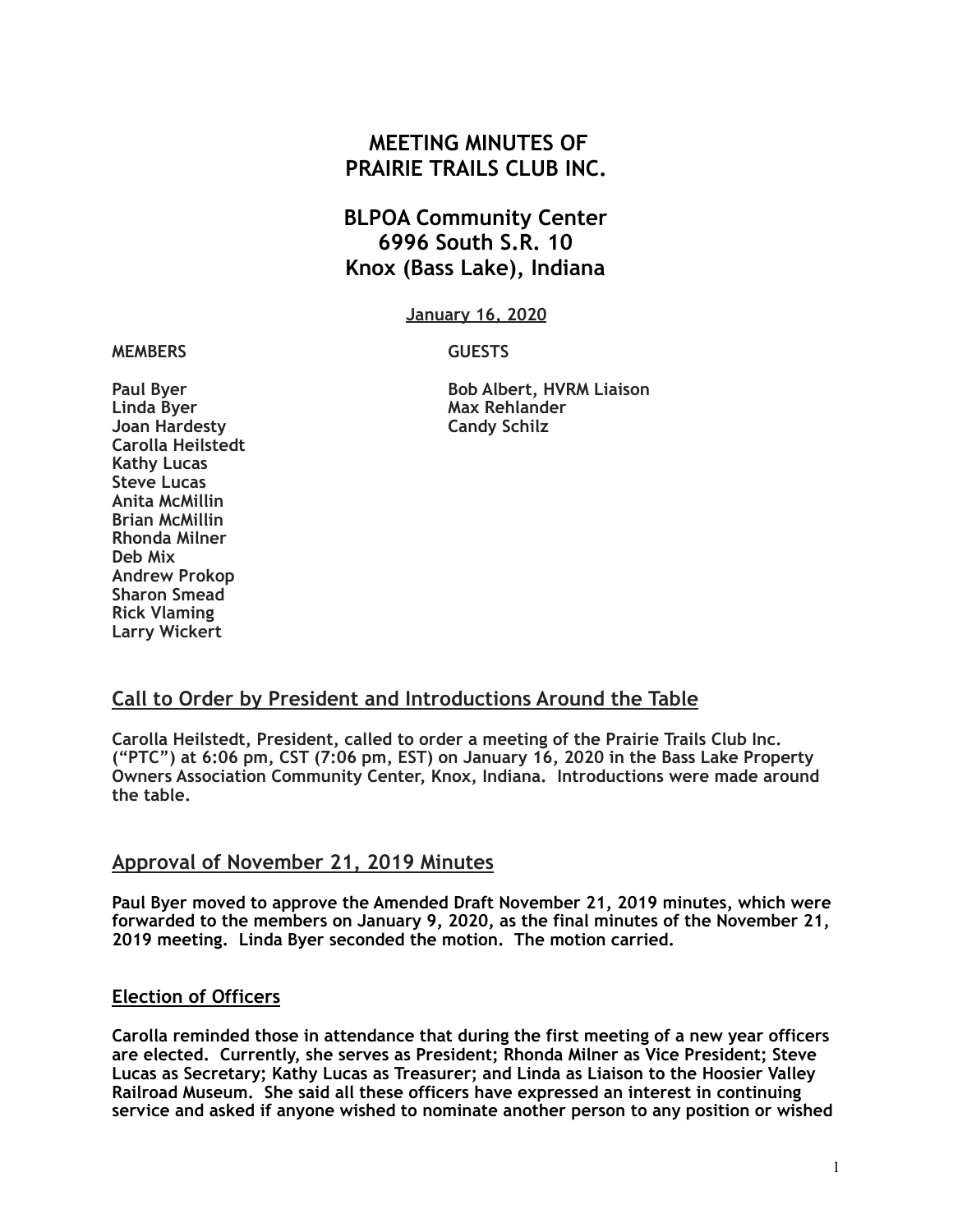**to announce their interest in running. There was no response. Deb Mix moved to re-elect the current officers to the positions they now hold and that the nominations be closed. Sharon Smead seconded the motion, and the motion carried.** 

### **Review and Approval of Treasurer's Report**

**Kathy circulated copies of the Treasurer's Report for the period ending January 16, 2020. The report provided in substantive parts:** 

| I)            | <b>First Farmers Bank &amp; Trust (FFBT)</b><br><b>Balance forward from 11/21/19</b> |              | \$37,066.25 |  |
|---------------|--------------------------------------------------------------------------------------|--------------|-------------|--|
|               | <b>INCOME</b>                                                                        |              |             |  |
|               | 11/22/19 Deposit<br>Dues and Donation, Andrew Propkop                                | 50.00        |             |  |
|               | 11/25/19 Deposit<br>Peggy Stalbrink Christmas craft booth for PTC                    | 276.00       |             |  |
|               | 12/16/19 Electronic Deposit<br>Next Level Trails Grant, 1st Installment              | 68,750.00    |             |  |
|               | <b>Total Income</b>                                                                  | \$69,076.00  |             |  |
|               | <b>EXPENSES</b>                                                                      |              |             |  |
|               | 10/21/19 Check #1051 to Susan Byer<br>Payment for brochure design (1/2 donation)     | (162.50)     |             |  |
|               | 11/12/19 Bank Fee                                                                    | (3.00)       |             |  |
|               | 12/09/19 Bank Fee                                                                    | (3.00)       |             |  |
|               | <b>Total Expenses</b>                                                                | (\$168.50)   |             |  |
|               | Ending FFBT balance as of 01/16/20                                                   | \$105,973.75 |             |  |
| $\mathbf{II}$ | <b>Northern Indiana Community Foundation (NICF)</b>                                  |              |             |  |
|               | NICF balance as of 9/30/19                                                           | 3,935.17     |             |  |
|               | Total of both accounts:                                                              |              |             |  |
|               |                                                                                      | \$109,908.92 |             |  |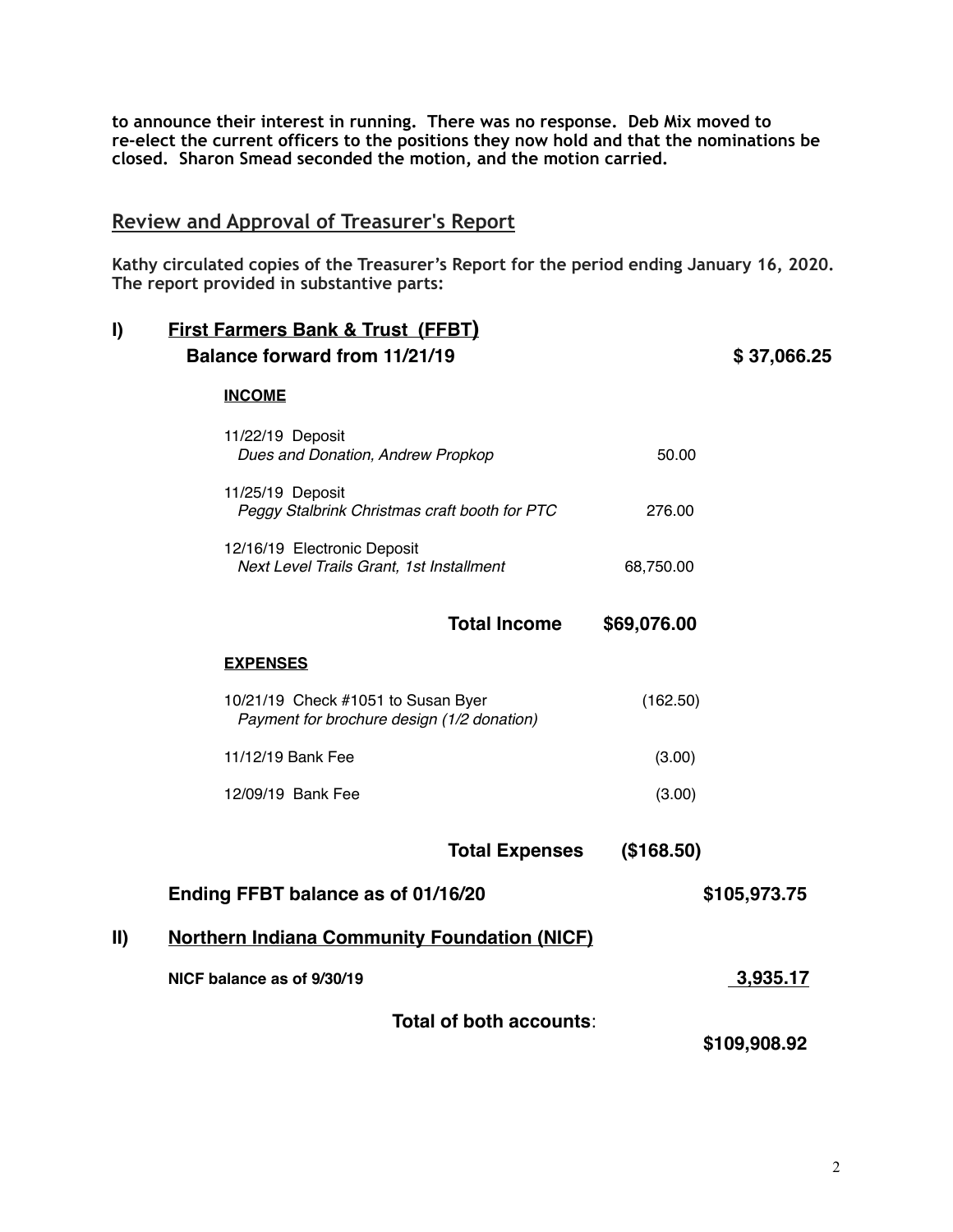**Kathy thanked our newest member, Andrew Propkop, for joining and for his added donation. She expressed great appreciation to Peggy Stalbrink for her special efforts at the Christmas craft booth at Chesapeake Run Golf Course. Peggy invested a huge amount of work in preparing the baked goods and crafts sold at the booth. Carolla praised Peggy's tasty cookies. Kathy said the first installment from Governor Holcomb's Next Level Trails Grant was absolutely essential to the development of the PTC's two-mile extension and was easily the largest grant we have ever received. Steve said that the Next Level Trails Grant is a great contribution to our trail system. We need to keep in mind this grant is restricted to use on our trail extension and will shortly be expended by the PTC at 120% of value including local share contributions. Kathy reviewed restricted and unrestricted funding as set forth below:** 

#### **RESTRICTED GRANTS/DONATIONS**

| Luminous Fund 2 (2018)                   | Signage for Bass Lake General             |                   | 4,219.19 S.Byer brochure 81.25 |
|------------------------------------------|-------------------------------------------|-------------------|--------------------------------|
| Luminous Fund 3 (2019)                   | Match NLT Grant                           | 5,000.00          |                                |
| Hardesty Memorial Grant                  | Wayfinding/Interpretive Signs             |                   | 7,701.25 S.Byer brochure 81.25 |
| Hardesty Memorial Grant (2019)           | Match NLT Grant                           | 5,000.00          |                                |
| <b>PTC Commitment</b>                    | Match NLT Grant                           | 5,000.00          |                                |
| Indiana Greenways Foundation             | Match NLT Grant                           | 5,000.00          |                                |
| <b>Marshall County Horse Association</b> | Bench (on Trail Extension)                |                   |                                |
| Lucas lakehouse guests' donation         | <b>Future Vision/website</b>              |                   | 700.00                         |
| Next Level Trails Grant (NLT-1-07)       | 1st Installment Trail Extension 68,750.00 |                   |                                |
|                                          | <b>TOTAL</b>                              | \$101,721.19      |                                |
| <b>SUMMARY OF ACCOUNTS</b>               | <b>TOTAL</b>                              | <b>RESTRICTED</b> | <b>UNRESTRICTED</b>            |
| First Farmers Bank & Trust               | \$105,973.75.                             | \$101,721.19      | \$4,252.56                     |
| Northern Indiana Community Foundation    | 3,935.17                                  | 3,000.00          | 935.17                         |
|                                          | BREAKDOWN \$109,908.92                    | \$104,721.19      | \$5,187.73                     |

**Anita McMillin moved to approve the Treasurer's Report including the update of Restricted and Unrestricted funds. Rhonda seconded the motion. The motion carried.** 

**Steve reflected that not appearing in the Treasurer's Report was a \$99 contribution he and Kathy made to support PTC membership in the Starke County Chamber of Commerce. He said using donations and dues for this membership might be problematic to the notfor-profit mission of the PTC or might be outside the expectations of some supporters. But being a Chamber member helps show our commitment to the community and might include chances for public outreach. Larry Wickert noted the Chamber has a monthly luncheon when members can outline particular activities or opportunities. Deb Mix added that the Chamber can also assist with posting dates for meetings and activities.** 

### **Statements of Progress Reports for Existing Grants**

**Kathy said she provided annual written reports for 2019 to the managers of the Hardesty Memorial Endowment Fund, through the Northern Indiana Community Foundation, and to the Luminous Fund. Without the support of these wonderful organizations the PTC could not come close to its current success. She said she has received positive feedback with respect to the reports from all three of these organizations. Copies of the reports were emailed previously to officers and board members and would be shared with any PTC member on request.**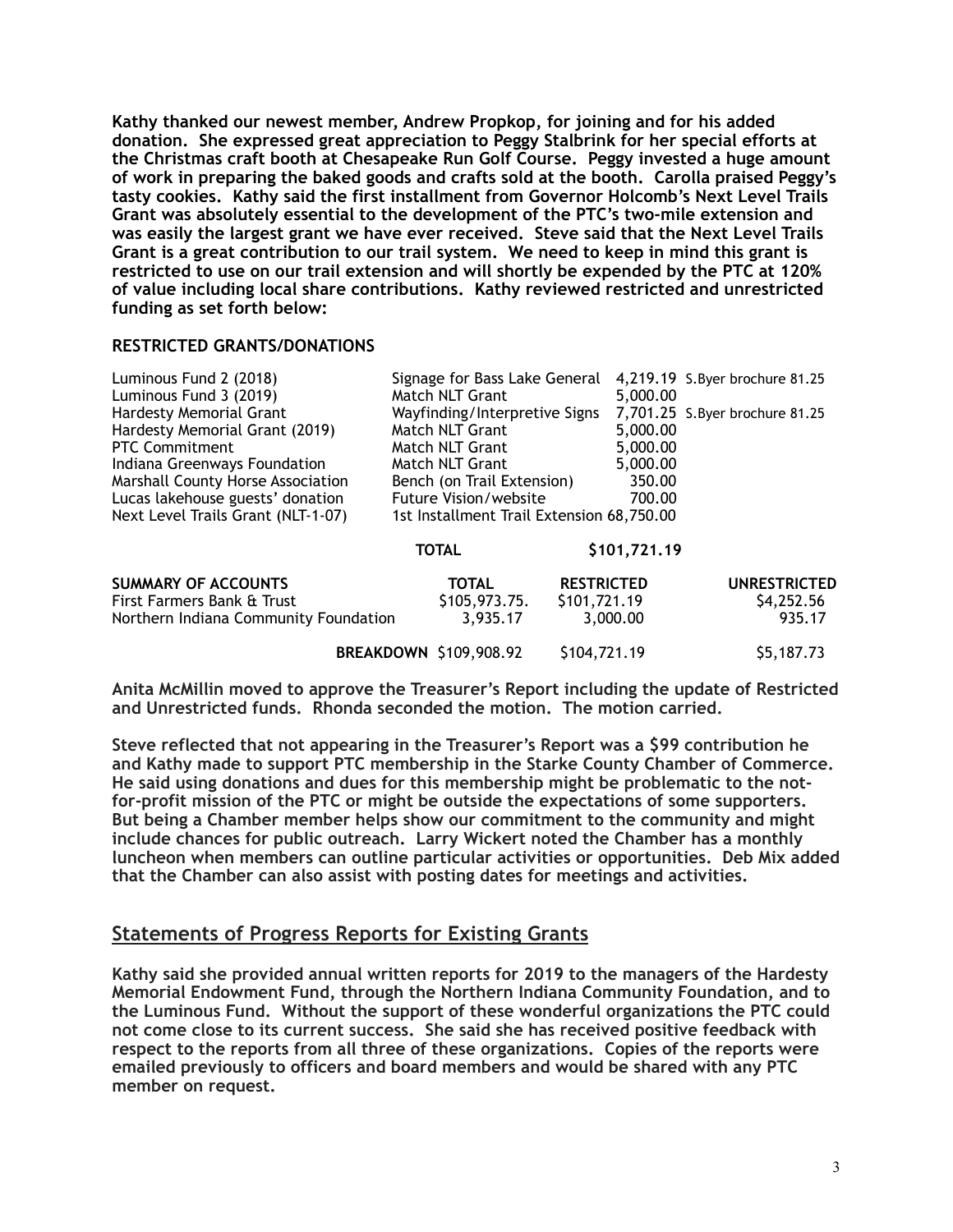**Linda asked about the status of a 2018 grant from Kankakee Valley REMC's Operation Roundup Program. The grant was a joint project among the Purdue Extension, the Starke County Initiative for Lifelong Learning (SCILL) and the PTC for bike racks to encourage Starke County residents to exercise by bicycling both on the Erie Trail and around the community. Operation Roundup approved the grant with funding in the amount of \$2,500 that included \$1,000 for materials. In December 2018, PTC members presented Operation Roundup's \$1,000 check to SCILL for materials. SCILL's share was for an in-kind construction of iron racks by its welding students. Relying on the bike rack grant agreement, the PTC included in its Next Level Trails application the placement of three bike racks along the two-mile extension now in development. This commitment includes rack placement and is now part of our obligation under the NLT grant.** 

**Deb responded to Linda that last year's severe winter delayed construction of the bike racks by SCILL's welding students, but progress has been made. A large bike rack slated for placement at the North Judson trailhead awaits powder coating. As soon as is practicable this rack needs to be completed and a ribbon cutting ceremony scheduled. She has been in contact with an Operation Roundup representative and is confident the final \$1,500 of the grant will become available to provide the three racks along the Erie Trail extension, three racks in Knox, another rack in downtown North Judson, and a rack in Hamlet if there is local interest. Larry said he would communicate with SCILL to move the project forward. Carolla said she would assist Larry.**

## **Monthly Report of Erie Trail Southeast Extension Workgroup, including First Quarterly Report to DNR**

**As required by the terms of the NLT-1-07 Next Level Trails grant, the Southeast Extension Workgroup made our First Quarterly Report to Lisa Herber, DNR Grant Coordinator, on December 30. Copies of the report were circulated during our meeting. The circulated report provided:**

"Following is the First Quarterly Report from the Prairie Trails Club Inc. (the "PTC") to the Department of Natural Resources (the "DNR") for NLT-1-07 to cover the period beginning October 1 and ending tomorrow December 31, 2019. I am writing on behalf of the PTC and a workgroup established by the PTC to satisfy our responsibilities under NLT-1-107 with respect to a two-mile southeasterly extension of the Erie Trail in Starke County. Please let me know if you have questions or comments.

"On October 29, the PTC and the Troyer Group, Inc. entered an "Agreement between Owner and Engineer for Professional Services" to assist with the execution of NLT-1-07. The survey and data collection phase will be performed through Bob Aloi of Territorial Engineering, LLC in Walkerton, and subsequent phases will be performed through Jonathon Geels of Troyer Group in Mishawaka.

"On November 8 through you, the DNR sent an email to congratulate PTC on the delivery of a fully executed contract that will expire on May 1, 2022. You informed the workgroup on November 18 that \$68,750 was approved for Phase 1 of the PTC grant and contract with the State of Indiana. As PTC Treasurer, Kathy Lucas made a written request for this amount the following day.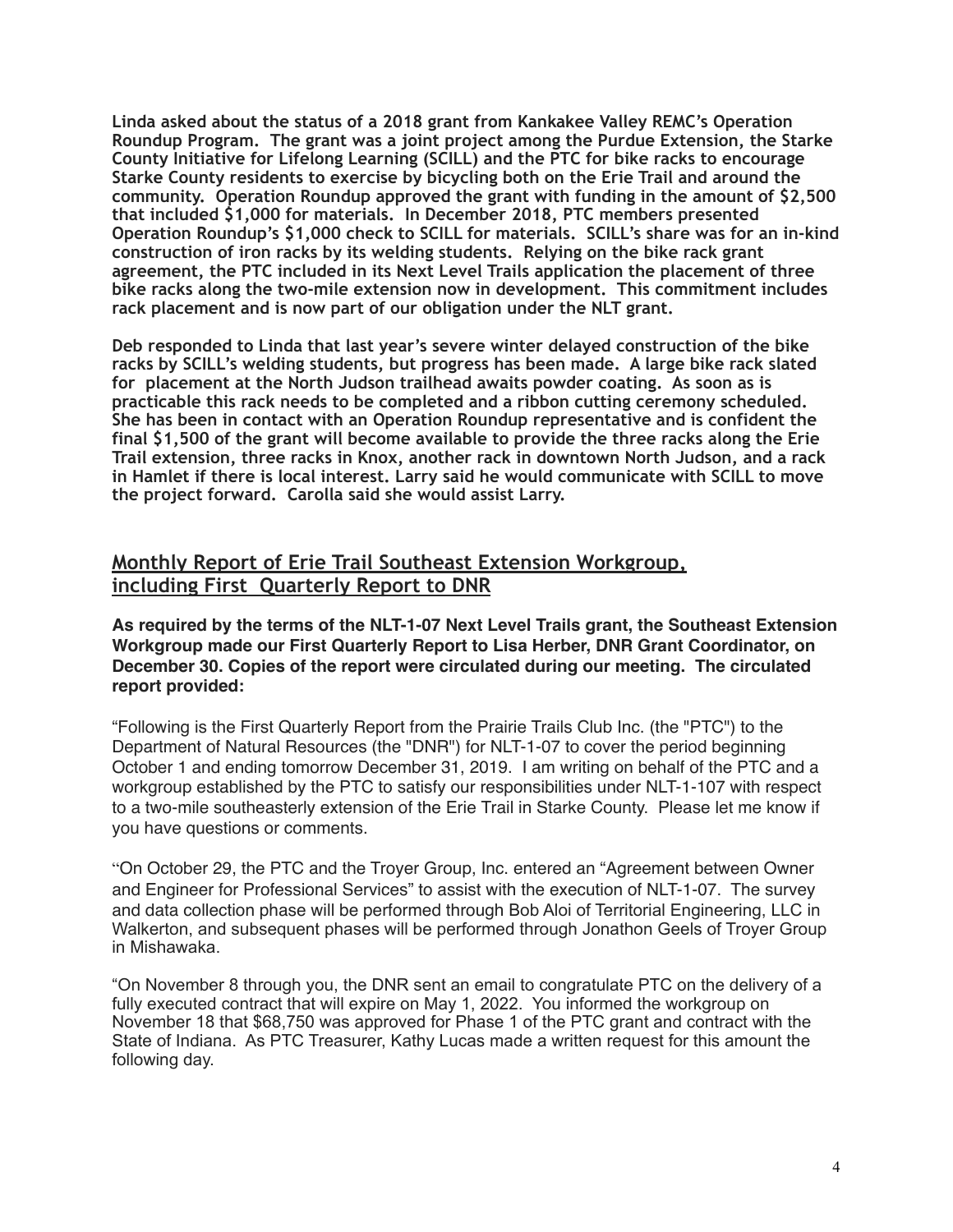"Carolla Heilstedt, PTC President, reported during the PTC's November 21 meeting that Territorial Engineering was given the go-ahead to begin the survey phase. At the request of the Troyer Group, PTC member Paul Byer cleared brush from atop ballast placed for the former Erie Railroad to help facilitate the requisite survey. During the meeting, members of the PTC and the general public were cautioned that the two-mile rail segment east of US 35 is now a worksite, and entry should not be made without prior consultation with the Troyer Group.

"You advised the PTC workgroup that the disbursement for Phase 1 should have been made to the PTC on December 16. The PTC Treasurer subsequently confirmed receipt of that disbursement by the First Farmers Bank and Trust Company branch in North Judson."

**By email Lisa Herber thanked the PTC for the First Quarterly Report and noted that our quarterly "reports must provide an accounting of grant funds spent on the project up to the date of the report submission. If any funds (match or disbursed) have been expended please provide a short description and dollar estimate." Jonathon Geels responded to us and the DNR that "Because field work for the survey hasn't been completed yet, we have not submitted any invoices for that work. By the next report, we will have a more in-depth report on that effort, including any invoices." Carolla informed the membership that on January 8, 2020 Bob Aloi reported Territorial Engineering had "finished the field work on the data collection."**

# **Organization of Exploratory Group to Evaluate the Feasibility of a Grant Application for the Northwest Extension of the Erie Trail**

**What is expected to be the third and final round of grant applications under Governor Holcomb's Next Level Trails Program is anticipated for later this year. Preliminary contacts have been made that are directed primarily toward the possibility of seeking to extend a trail, from the current trailhead on the east edge of North Judson, northwest through town and toward the Kankakee River. But the possibility of seeking a grant for another southeast extension has not been ruled out. Larry urged that if the PTC, alone or in some supporting role with local government, is to have a realistic chance of success, we need to make significant steps quickly toward a grant development strategy. Carolla invited members to offer assistance with the exploratory group. If a grant workgroup is later formed, its membership may differ from the workgroup for the active two-mile southeast extension.**

### **Results of 2019 Step-It-Up Challenge by Moving Starke County Forward**

**Deb outlined results of the 2019 Step-It-Up Challenge and said an award presentation would be made during the January 21 meeting in Knox of Moving Starke County Forward.**  [Update by Secretary: As anticipated, Moving Starke County Forward held an awards ceremony during its regular meeting on January 21. The PTC team was honored for having "by a wide margin" the most miles logged. Shown on the next page are four individuals honored during the awards ceremony. From left to right are Kathy Lucas, Jeff Mencl, Arlene Noble and Michael McGregor.]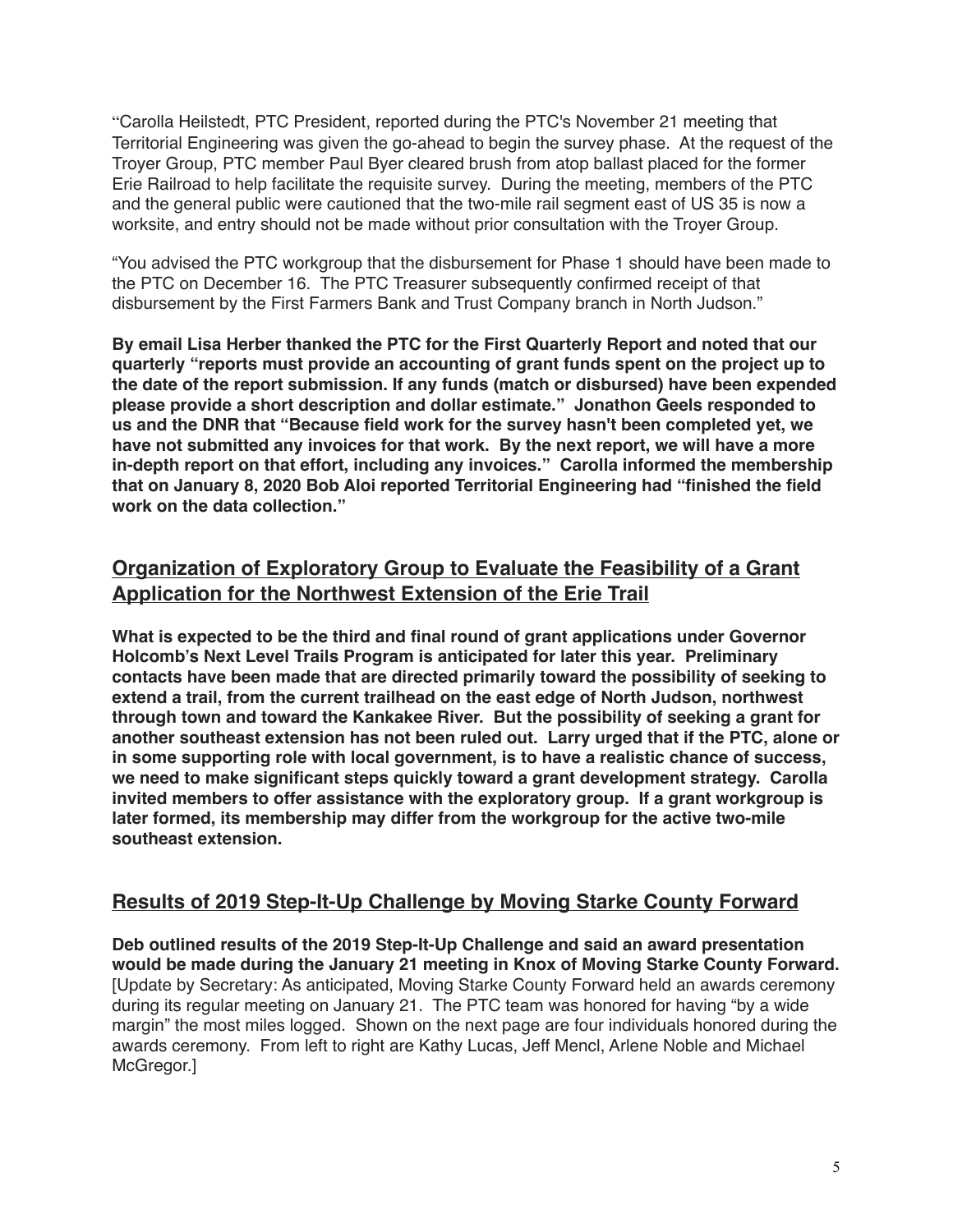

**During the PTC meeting, Deb asked for input to improve participation. Kathy responded that she was unable to determine whether mileage she was posting online was being recorded. "This aspect was confusing and a little frustrating." Members agreed a modification from prior years' competitions that made walking uncompetitive with bicycling was appropriate, but requiring ten miles of biking to one mile of walking was excessive. Deb asked what would be a more reasoned proportion. Larry suggested three miles of bicycling to one mile of walking. Max Rehlander agreed. Several members suggested that a category or categories be created for participation by children.**

### **Report by Brochure Workgroup**

**Linda reported delivery of the final version of the four-fold accordion style brochure to the printer. The membership previously agreed to the printing of 3,000 copies. Brian McMillin said the brochure looked good and expressed enthusiasm for having a current map in public distribution before the spring. Kathy praised the efforts of Susan Byer and Yancy Lucas for putting the brochure together and of Russ Blais and Bruce Fingerhut for getting local sponsors. Carolla said she would communicate with Bruce and then have the publisher proceed.**

## **Preliminary Report by Workgroup to Develop Redesigned Website and to Update Future Vision Statement**

**Carolla is chairing a workgroup to develop a redesigned website with the inclusion of an updated future vision statement. She previously appointed Bruce, Rhonda, Kathy,**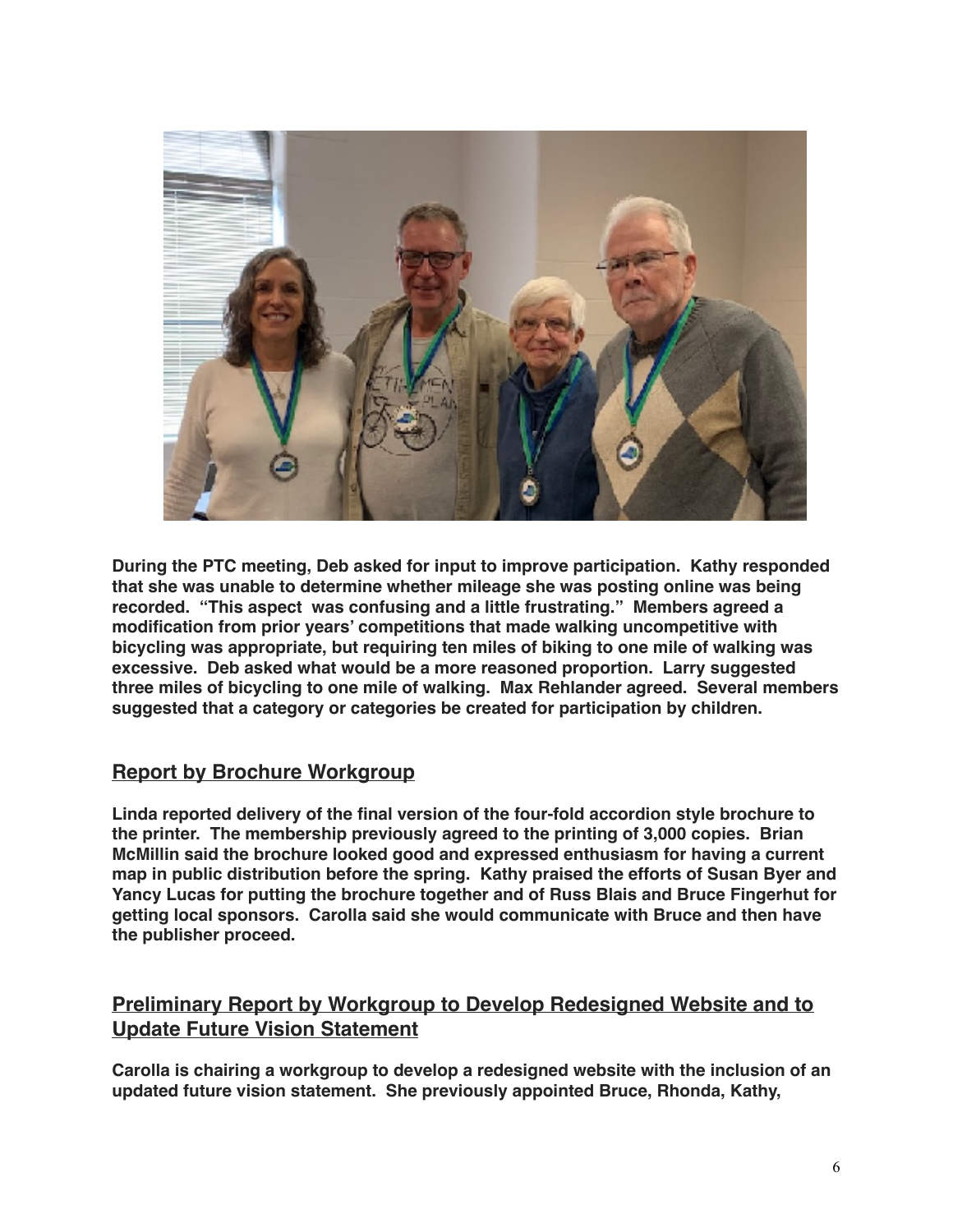**Sharon, Steve and herself to the workgroup. In cooperation with Precept Partners, Carolla has begun development of a website connection to facilitate the receipt and distribution of public information and inquiries. The PTC will have a Google email address. Linda asked what would be the address. Carolla responded that was a good question and she would work on having an answer by the next meeting. She said the next step is to schedule a meeting with Steve Antisdel of Precept Partners. Carolla encouraged persons in addition to those already appointed to the workgroup to join in the initiative.** 

## **Discussion of Possible New Grant Applications**

### **Luminous Fund**

**Kathy reported that Kathy Carrier has invited her to identify grant possibilities of interest to PTC membership that might be approved by the Luminous Fund for 2020. The Luminous Fund is implementing a new technology for grant applications through the Community Foundation of Greater Fort Wayne and has asked that the PTC participate in a pilot project by which an application will probably need to be submitted in "a week or two". Member suggestions for possible grant requests were solicited from members during the January meeting.** 

**Steve reflected the PTC has a lot of funding needs for the existing Erie Trail and for trail extension and connectivity. A grant request should match a grantor's funding priorities to the extent possible. He said he hoped in offering a wish list of needs the members will keep in mind that what can be accomplished must be a good fit for the Luminous Fund as well as the PTC and accord latitude for the resulting grant application.**

**Ideas for grant needs were offered by the PTC membership which included the following:**

- **(1)Development of a repair station or stations along the existing trail or perhaps with one near the northwestern end of the trail and another in the new extended trail.**
- **(2)Maintenance to consist of asphalt pavement resurfacing and crack repairs on the existing trail or the removal of large trees (most commonly cottonwoods) near the trail that are causing buckling pavement.**
- **(3)Matching funds for the extension of the trail northwesterly through North Judson and on toward English Lake (or perhaps southeasterly to the Pulaski County line).**
- **(4)Land acquisition along the trail, ideally at a site east of Starke County Road 100 West, to support trailers and the equestrian trail.**
- **(5)Development of a parking area at the new junction of the Erie Trail and Starke County Road 700 East that would be sufficient for parking a horse trailer or trailers.**

**Several members underlined the need for maintenance funds. Steve responded this need is a nearly universal concern today with aggressive off-road trail development. Funding for maintenance is a need expressed by trail managers all over the country. State legislation has been suggested in Indiana to help. Carolla agreed and said when long-distance trails, such as the Erie Trail serving the American Discovery Trail and the Great American Rail-Trail, start to be viewed as valuable infrastructure and not merely of local interest, maintenance needs will likely achieve a higher state and federal priority.**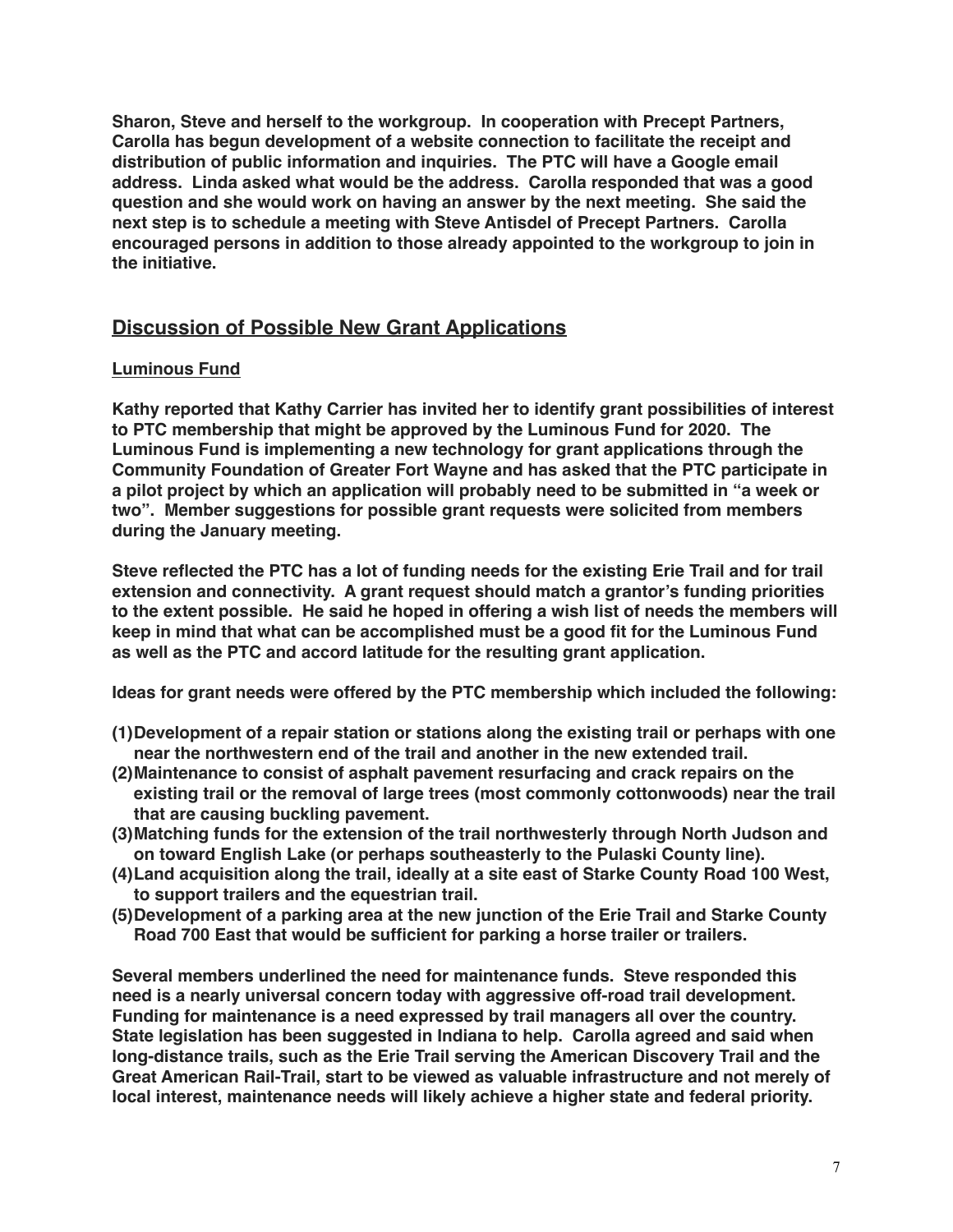**Kathy agreed and said we may soon wish our members to contact elected officials in support of legislation for maintenance funding.**

### **Arrow Head Country RC&D Area, Inc.**

**Steve addressed the possibility of seeking a grant from Arrow Head Country. Starke County is one of ten northern Indiana counties eligible to seek funding from this not-forprofit for "projects that pertain to dealing with our natural resources and conservation awareness and education". Applications are due by the end of January so that quick action is needed, but the application form for Arrow Head County is not complex. The PTC made a commitment to Linda and Paul, of up to \$400, for the purchase of chemicals to treat invasive species along the trail. They have not yet expended the \$400 so we could use that amount for match for a grant pertaining to invasive species control. The application could be for additional chemicals, perhaps accompanying equipment, and native replacement species. He suggested near the Bogus Run bridge as a place where Siberian elms are dominant. The elms could be cut and treated and replaced with native trees or other plants. The project could be accompanied by signage to help with public awareness and education concerning the need for invasive species control. The Bogus Run bridge is in an area that receives a relatively high level of public traffic and where people stop to rest or view the stream. Steve said he shared this concept with Erica Luchik who believed the project worthy and one CISMA should be involved in. She wrote "The point is to increase invasives work and create awareness…. So including signage on the restoration would be a neat idea as well."**

**Linda doubted the need to plant replacement species along the trail. She thought a stretch along the trail, east of County Road 125 East, was preferable for a project and would not require species replacement. Paul said many of the trees near the Bogus Run bridge were large and could slide downhill to a neighboring property. He was concerned a project near the bridge might have a negative effect on creating an equestrian trail there. Linda said a project of this type needed more advance study before applying for a grant.** 

**No consensus was achieved on moving forward with a grant application to Arrow Head Country.**

## **Board of Directors Meeting Scheduled for March 19**

**A meeting of the PTC Board of Directors was scheduled for March 19, 2020 at 6:00 p.m., CDT in the Bass Lake Pub and Ristorante, 2869 South County Road 210, Knox, IN 46534. The current board members are Diane Blais, Bruce Fingerhut, Carolla Heilstedt, Steve Lucas, Brian McMillin, Sharon Smead and Peggy Stalbrink. In her capacity as the PTC Treasurer, Kathy Lucas also participates. Any PTC member is also welcome to attend.**